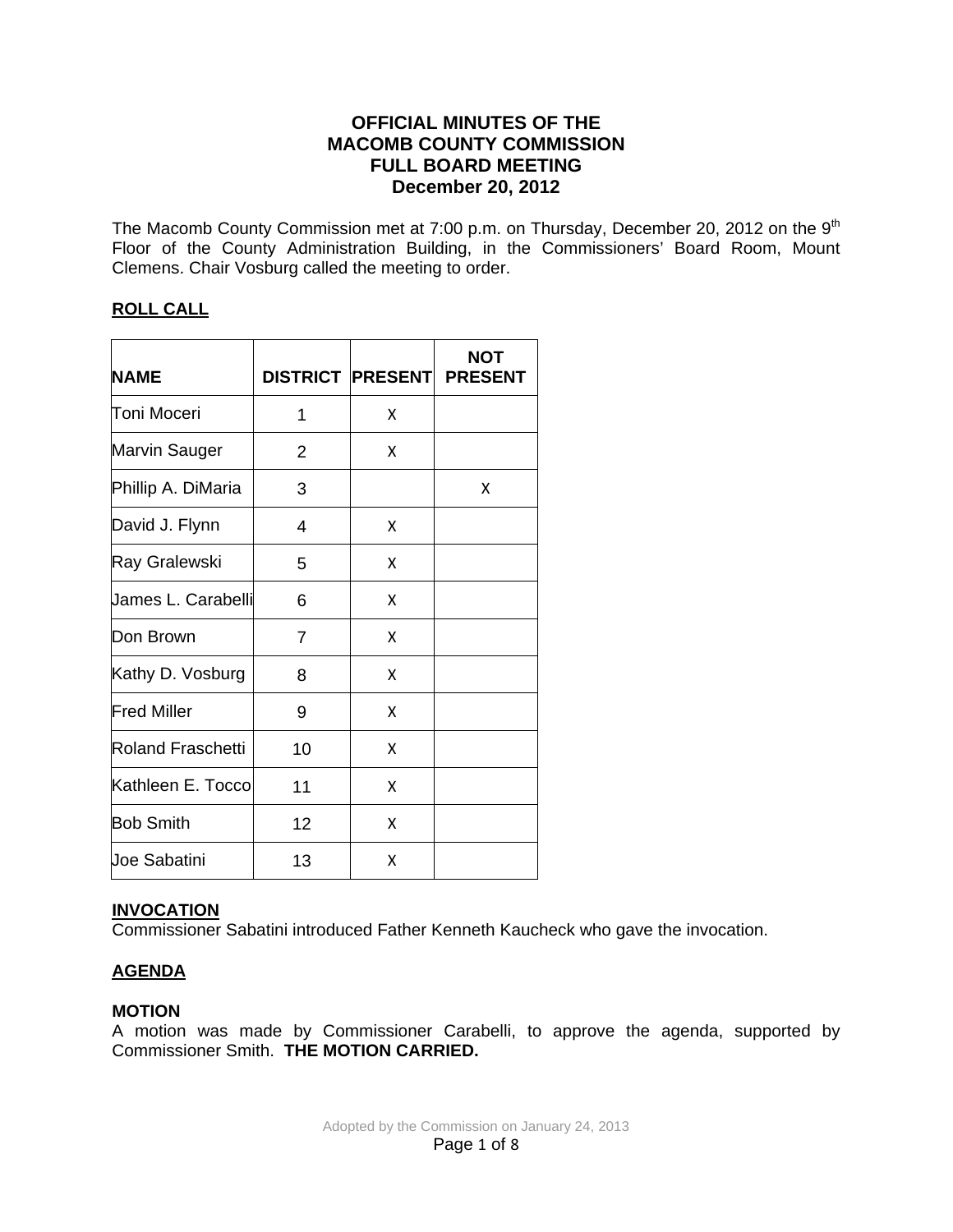## **MINUTES**

### **MOTION**

A motion was made by Commissioner Sabatini, to approve the minutes dated November 9, 2012 (Special), November 20, 2012 (Full Board) and December 19, 2012 (Public Hearing), supported by Commissioner Moceri. **THE MOTION CARRIED**.

## **PRESENTATION OF PROCLAMATION TO JACOB BEAUJEAN BY COMMISSIONER SMITH**

# **PRESENTATION OF PROCLAMATION TO COMMISSIONER PHIL DIMARIA BY CHAIR**

Commissioner DiMaria was not present to receive proclamation.

## **PRESENTATION OF PROCLAMATION TO COMMISSIONER ROLAND FRASCHETTI BY CHAIR**

## **PRESENTATION OF PROCLAMATION TO COMMISSIONER RAY GRALEWSKI BY CHAIR**

#### **PUBLIC PARTICIPATION**

Fran Parker, 13899 Brougham Drive, Sterling Heights Timothy Malone, 14708 Carmel, Sterling Heights George Parker, 13899 Brougham Drive, Sterling Heights Fr. Kenneth Kaucheck and Sister Mary Diane Masson, Gianna House Foundation

## **CORRESPONDENCE FROM EXECUTIVE**

None

# **JUSTICE & PUBLIC SAFETY COMMITTEE MEETING – December 18, 2012**

The clerk read the recommendation from the Justice & Public Safety Committee and a motion was made by Vice-Chair Sabatini, supported by Commissioner Brown, to adopt the committee recommendation:

**R12-092** Approve the fiscal year 2013 Access and Visitation contract in the amount of \$15,000 which is 100 percent federally funded; this contract covers the period of October 1, 2012 through September 30, 2013; further, a copy of this Board of Commissioners' action is directed to be delivered forthwith to the Office of the County Executive.

#### **THE MOTION CARRIED.**

## **BOARD OPERATIONS COMMITTEE MEETING – December 18, 2012**

The clerk read the recommendations from the Board Operations Committee and a motion was made by Chair Tocco, supported by Vice-Chair Carabelli, to adopt the committee recommendations:

**R12-093** Concur in the recommendation of the board chair and approve the following reappointments to the Area Agency on Aging 1-B Board of Directors: Toni Moceri in the designation of Macomb County Commissioner and Sandra Hann in the designation of Macomb County Older Adult Representative for two year terms from January 1, 2013 to December 31, 2014; further, a copy of this Board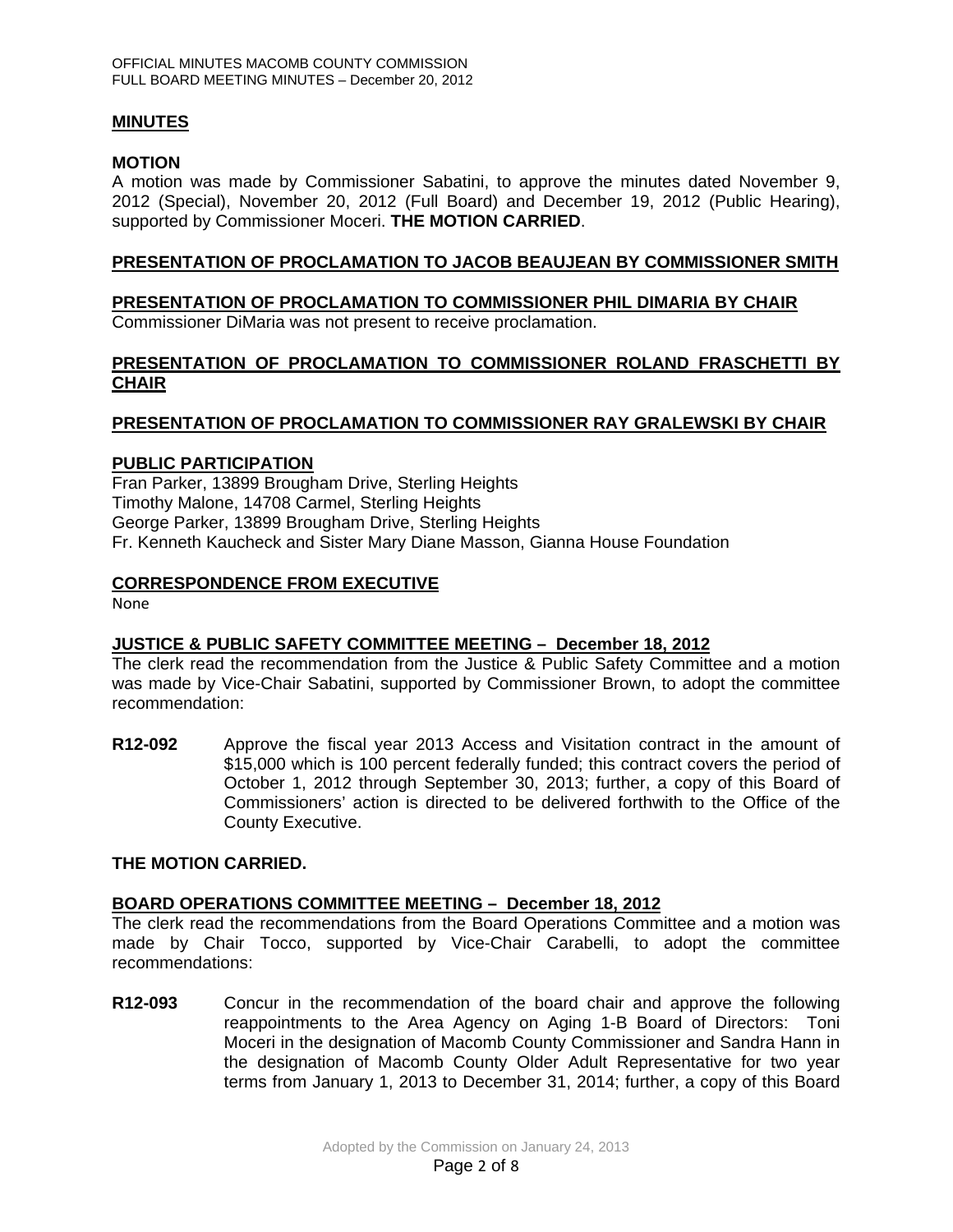of Commissioners' action is directed to be delivered forthwith to the Office of the County Executive. (Moceri abstained)

- **R12-094** Concur in the recommendation of the board chair and approve the reappointment of Commissioner Toni Moceri to the Health Department Hearing Board for a two year term from January 1, 2013 to December 31, 2014 and concur in the recommendation of the Health Department Director and approve the reappointments of George Penna (Citizen-at-Large) and Dr. Donald Amboyer (Alternate Citizen-at-Large) to the Health Department Hearing Board for two year terms from January 1, 2013 to December 31, 2014; further, a copy of this Board of Commissioners' action is directed to be delivered forthwith to the Office of the County Executive. (Moceri abstained)
- **R12-095** Concur in the recommendation of the County Executive and approve the appointments of Matt Ahearn, Tom Kalkofen, Elizabeth Green, Grace Shore and Diana Rascano to the Zoological Authority Board for three year terms from January 1, 2013 to December 31, 2015;

# **THE MOTION CARRIED.**

# **FINANCE COMMITTEE MEETING – December 19, 2012**

The clerk read the recommendations from the Finance Committee and a motion was made by Chair Brown, supported by Vice-Chair Carabelli, to adopt the committee recommendations:

Commissioner Brown asked to separate item #10. There were NO objections.

- **R12-096** Approve the 2012 equalization study as submitted by the Equalization Department; Further, a copy of this Board of Commissioners' action is directed to be delivered forthwith to the Office of the County Executive.
- **R12-097** Authorize the Clerk / Register of Deeds to negotiate and renew a contract with ACS Enterprise Solutions, Inc., a Xerox Company, to continue the [landaccess.com](http://landaccess.com/) online real estate search service, and continue the enhanced search real estate "super index" consumer protection system to improve the way public real estate records are accessed and increase the ability to detect fraud, at a total cost not to exceed \$301,093 per year plus 50% of annual online register of deeds services revenue above \$476,000 for three years. Costs for the online register of deeds services are to be paid from the revenue generated from online register of deeds services. All online register of deeds revenue is to be credited to the technology fund, except for \$200,000 for 2013 - 2015 that is currently budgeted for the general fund. All expenses for online register of deeds services that exceed online register of deeds revenue, if any, are to be paid from the technology fund and not from the general fund. Funds are available in the register of deeds technology fund, which by law may only be used for register of deeds technology enhancements, contingent upon approval of the Finance Department; Further, a copy of this Board of Commissioners' action is directed to be delivered forthwith to the Office of the County Executive.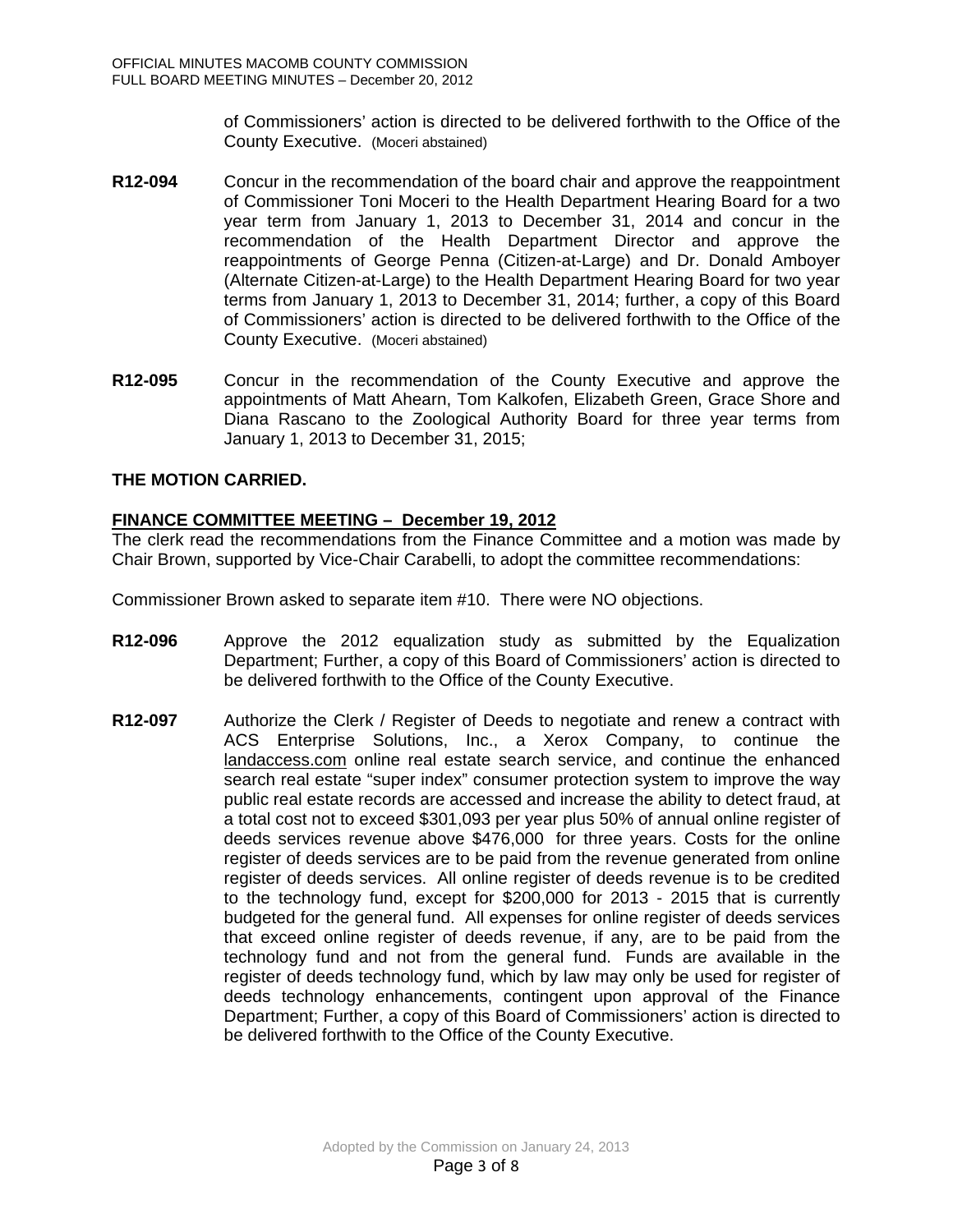- **R12-098** Concur with the Sheriff's Office's request to amend the 2012 budget of the Sheriff Calendar Year Grant fund (Fund 229) to reflect the receipt of a \$1,000 grant from Target Corporation; the budget amendment will increase the "other revenue" revenue line item and the "supplies & services" expense line item by \$1,000 each; further, this budget action addresses budgetary issues only. It does not constitute the commission's approval of any county contract. If a contract requires commission approval under the county's contracting policy or the county's procurement ordinance, such approval must be sought separately; Further, a copy of this Board of Commissioners' action is directed to be delivered forthwith to the Office of the County Executive.
- **R12-099** Approve an increase in the Register of Deeds Automation Fund Fees-Recording Revenue (27023601-60741) by \$120,000 and increase the Data Processing Expenses (27023601-80128) by \$120,000; Further, these budget actions address budgetary issues only. They do not constitute the commission's approval of any county contract. If a contract requires commission approval under the county's contracting policy or the county's procurement ordinance, such approval must be sought separately; Further, a copy of this Board of Commissioners' action is directed to be delivered forthwith to the Office of the County Executive.
- **R12-100** Approve a decrease in budgeted revenues and expenditures in the 2012-13 Health Grant Fund in the net amount of \$16,360 to account for differences between the final amounts awarded and the amounts included in the 2012-13 budget approved by the Board of Commissioners in September, 2012; Further, these budget actions address budgetary issues only. They do not constitute the commission's approval of any county contract. If a contract requires commission approval under the county's contracting policy or the county's procurement ordinance, such approval must be sought separately; Further, a copy of this Board of Commissioners' action is directed to be delivered forthwith to the Office of the County Executive.
- **R12-101** Approve an increase in budgeted revenues (contributions from MCCSA) and expenditures (Food) in the 2012-13 Macomb County Community Services Agency's Macomb Food Program Fund in the amount of \$107,532 and approve the use of fund balance in the MCCSA Commodity Program and transfer to the MCCSA Food Program in the amount of \$107,532; Further, these budget actions address budgetary issues only. They do not constitute the commission's approval of any county contract. If a contract requires commission approval under the county's contracting policy or the county's procurement ordinance, such approval must be sought separately; Further, a copy of this Board of Commissioners' action is directed to be delivered forthwith to the Office of the County Executive.
- **R12-102** Approve an increase in budgeted revenues and expenditures in the 2012-13 Macomb County Community Services Agency's Senior Nutrition Fund in the amount of \$156; Further, these budget actions address budgetary issues only. They do not constitute the commission's approval of any county contract. If a contract requires commission approval under the county's contracting policy or the county's procurement ordinance, such approval must be sought separately;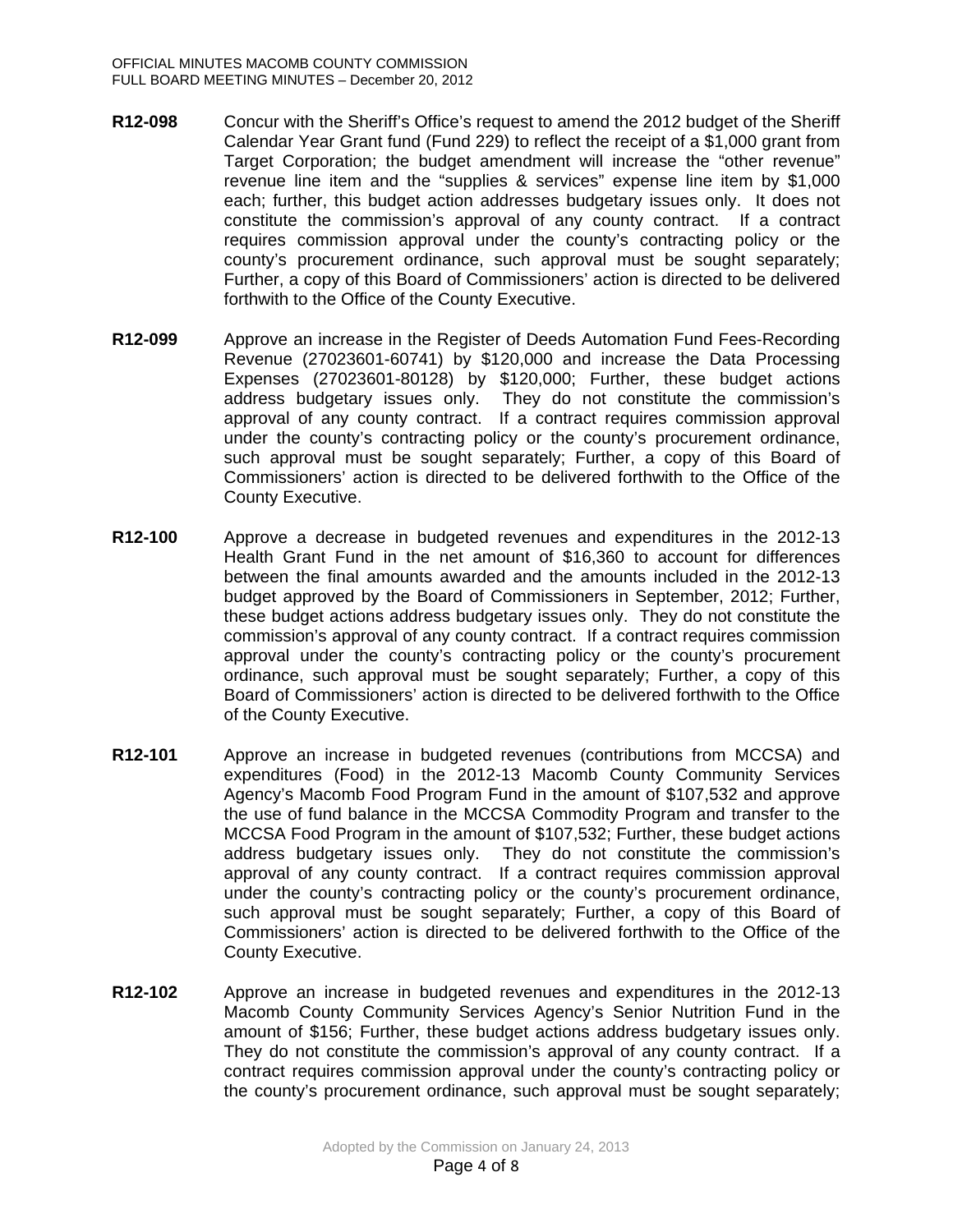Further, a copy of this Board of Commissioners' action is directed to be delivered forthwith to the Office of the County Executive.

- **R12-103** Approve an increase in budgeted revenues and expenditures in the 2012-13 Macomb County Community Services Agency's Weatherization Assistance Fund in the net amount of \$92,250, bringing the total grant to \$445,663; Further, these budget actions address budgetary issues only. They do not constitute the commission's approval of any county contract. If a contract requires commission approval under the county's contracting policy or the county's procurement ordinance, such approval must be sought separately; Further, a copy of this Board of Commissioners' action is directed to be delivered forthwith to the Office of the County Executive.
- **R12-104** Approve an increase in budgeted revenues and expenditures in the 2012-13 Macomb County Community Services Agency's Weatherization Assistance ARRA fund in the net amount of \$76,050, bringing the total grant to \$628,550; Further, these budget actions address budgetary issues only. They do not constitute the commission's approval of any county contract. If a contract requires commission approval under the county's contracting policy or the county's procurement ordinance, such approval must be sought separately; Further, a copy of this Board of Commissioners' action is directed to be delivered forthwith to the Office of the County Executive.

## **THE MOTION CARRIED.**

**SEPARATED MOTION**<br>**R12-105** Adopt the 2013 Budget **R12-105** Adopt the 2013 Budget Ordinance for the general fund, certain special revenue funds, the debt service fund and certain enterprise funds for the fiscal year ending December 31, 2013, as amended; Further, a copy of this Board of Commissioners' action is directed to be delivered forthwith to the Office of the County Executive.

#### **FIRST MOTION TO AMEND**

Commissioner Brown made a motion to amend the ordinance to transfer anticipated 2012 budgetary savings in the amount of \$12,000,000 from the General Fund to the Capital Improvement Fund to pre-fund the five year capital plan for the years 2013-2017 as outlined in the memo from the Finance Director to the Office of County Executive, supported by Commissioner Moceri. **THE FIRST MOTION TO AMEND WAS WITHDRAWN.**

#### **SECOND MOTION TO AMEND**

Commissioner Brown made a motion to amend to substitute the language in the ordinance with Exhibit B that was submitted to the Commission by the Finance Department, supported by Sabatini. **THE SECOND MOTION TO AMEND CARRIED.**

## **THIRD MOTION TO AMEND**

A motion was made by Commissioner Flynn to amend the ordinance to strike #9 of the budget ordinance, supported by Commissioner Moceri.

A roll call vote was taken:

Voting Yes were: Moceri, Sauger, Flynn, Miller and Tocco (There were 5 Yes votes) Voting No were: Gralewski, Carabelli, Brown, Vosburg, Fraschetti, Smith and Sabatini (There were 7 No votes) **THE THIRD MOTION TO AMEND FAILED.**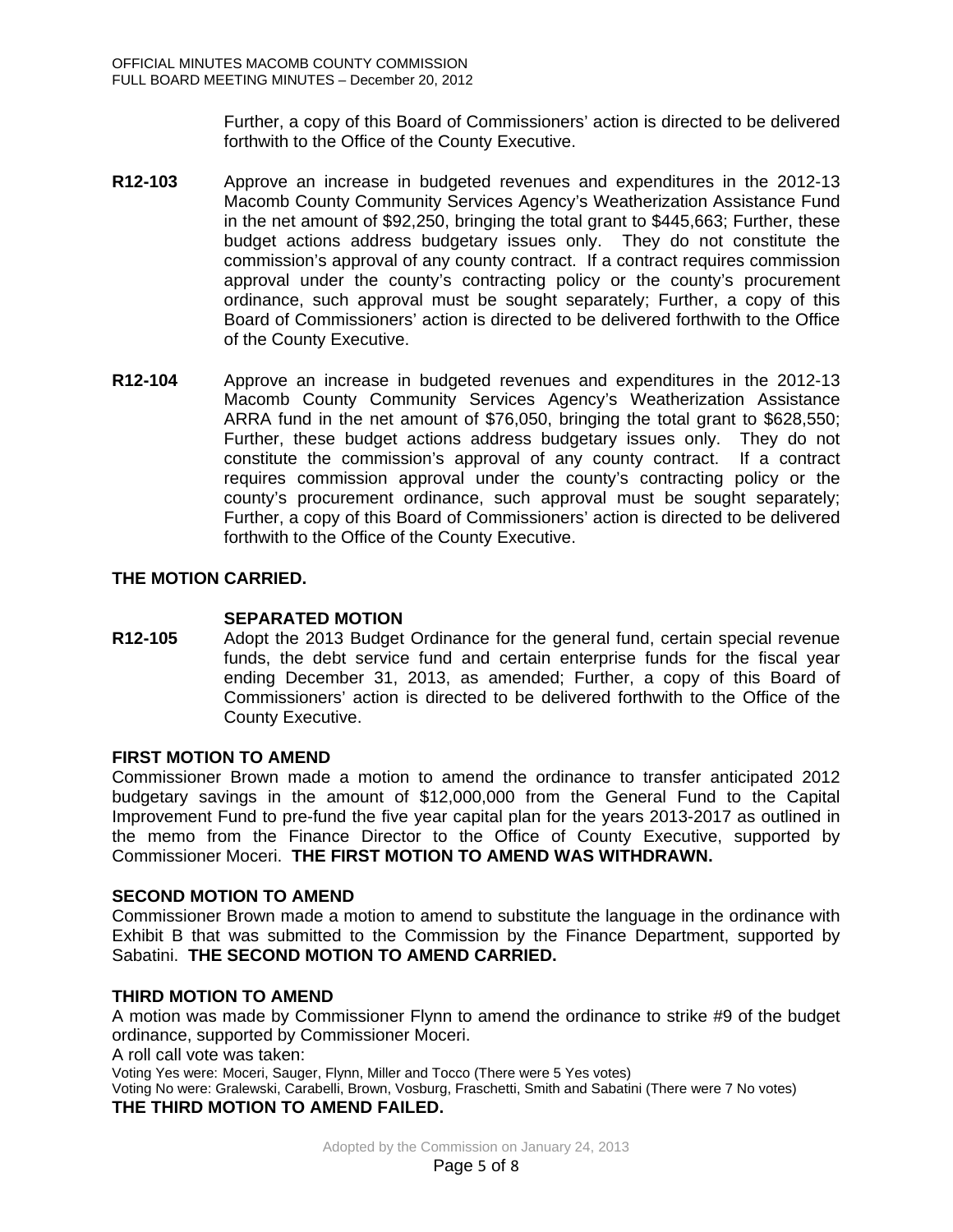**THE SEPARATED MOTION, WITH THE SECOND AMENDMENT, CARRIED.** (Record Flynn, Tocco, Moceri & Miller NO votes)

## **RESOLUTIONS**

## **MOTION**

A motion was made by Commissioner Brown, to adopt the following Resolutions, supported by Commissioner Carabelli. **THE MOTION CARRIED**

- **Res. #12-24** Providing for County Supplementary Pay Benefits for Circuit Court, Probate Court and Certain District Court Judges and to Provide Payment Same Out of the General Fund; (offered by Chair; recommended by Finance Committee on 12/19/12)
- **Res. #12-23** Adopt an Amended and Restated Trust Agreement for the Macomb County Retiree Health Care Fund, (offered by Chair; recommended by Finance Committee on 12/19/12)

#### **THE MOTION CARRIED.**

## **PROCLAMATIONS**

## **MOTION**

A motion was made by Commissioner Moceri, to adopt the following Proclamations in their entirety, supported by Commissioner Flynn.

| Proc. #12-48 | Commending Jacob Thomas Beaujean on the Honor of Becoming an<br>Eagle Scout, (offered by Smith; recommended by Finance Committee on 12-19-12)           |  |  |
|--------------|---------------------------------------------------------------------------------------------------------------------------------------------------------|--|--|
| Proc. #12-49 | Commending Evan Nicholson on the Honor of Becoming an Eagle Scout,<br>(offered by Miller; recommended by Finance Committee on 12-19-12)                 |  |  |
| Proc. #12-50 | Commending Sue Figurski on Her Retirement from Macomb County<br>Community Services Agency and the Macomb Food Program, (offered by<br>Moceri & Vosburg) |  |  |
| Proc. #12-45 | Commending Commissioner Phillip A. DiMaria for Outstanding Public<br>Service, (offered by Board Chair on behalf of Board)                               |  |  |
| Proc. #12-47 | Commending Commissioner Roland Fraschetti for Outstanding Public<br>Service, (offered by Board Chair on behalf of Board)                                |  |  |
| Proc. #12-46 | Commending Commissioner Ray Gralewski for Outstanding Public<br>Service, (offered by Board Chair on behalf of Board)                                    |  |  |

#### **THE MOTION CARRIED.**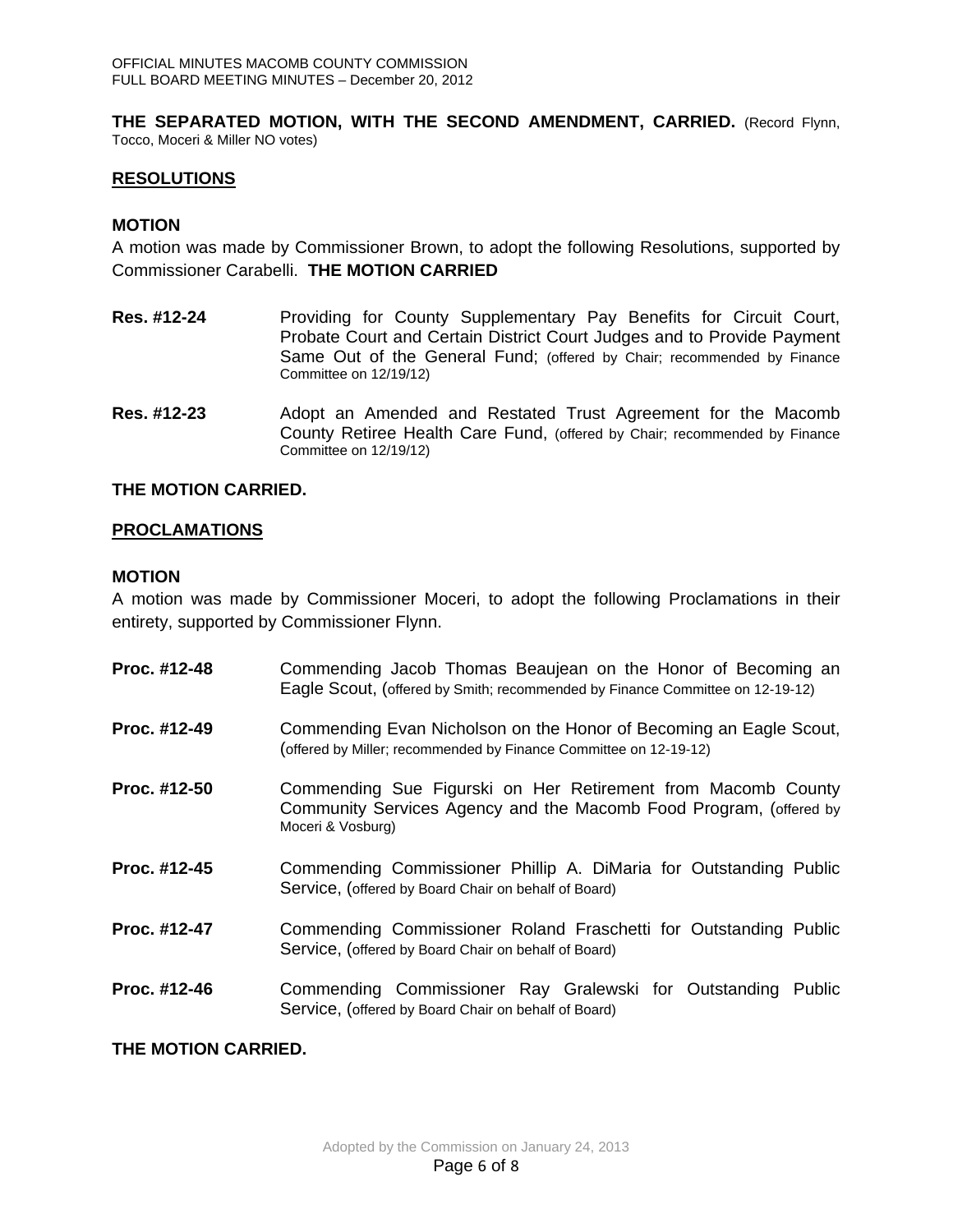# **REQUEST TO PURCHASE PREVIOUS MILITARY SERVICE TIME**

## **MOTION**

A motion was made by Commissioner Flynn, to authorize Gregory Shell to purchase 56 months of military service time in the Macomb County Employees Retirement System under State Law MCLA 46.12a(14), supported by Commissioner Sauger. **THE MOTION CARRIED.** 

## **NEW BUSINESS**

#### **MOTION**

Commissioner Brown made a motion to suspend the rules and add item of transferring \$12,000,000 from the 2012 Budget, supported by Commissioner Sabatini.

A roll call vote was taken with 2/3 (8 votes) required to pass: Voting Yes were: Sauger, Gralewski, Carabelli, Brown, Vosburg, Fraschetti and Sabatini (There were 7 Yes votes) Voting No were: Moceri, Flynn, Miller, Tocco and Smith (There were 5 No votes)

## **THE MOTION FAILED.**

Chair Vosburg thanked everyone.

#### **PUBLIC PARTICIPATION**

None

## **ROLL CALL**

| <b>NAME</b>              | <b>DISTRICT PRESENT PRESENT</b> |   | <b>NOT</b> |
|--------------------------|---------------------------------|---|------------|
| Toni Moceri              | 1                               | x |            |
| Marvin Sauger            | 2                               | x |            |
| Phillip A. DiMaria       | 3                               |   | x          |
| David J. Flynn           | 4                               | x |            |
| Ray Gralewski            | 5                               | x |            |
| James L. Carabelli       | 6                               | x |            |
| Don Brown                | 7                               | x |            |
| Kathy D. Vosburg         | 8                               | X |            |
| <b>Fred Miller</b>       | 9                               | x |            |
| <b>Roland Fraschetti</b> | 10                              | x |            |
| Kathleen E. Tocco        | 11                              | x |            |